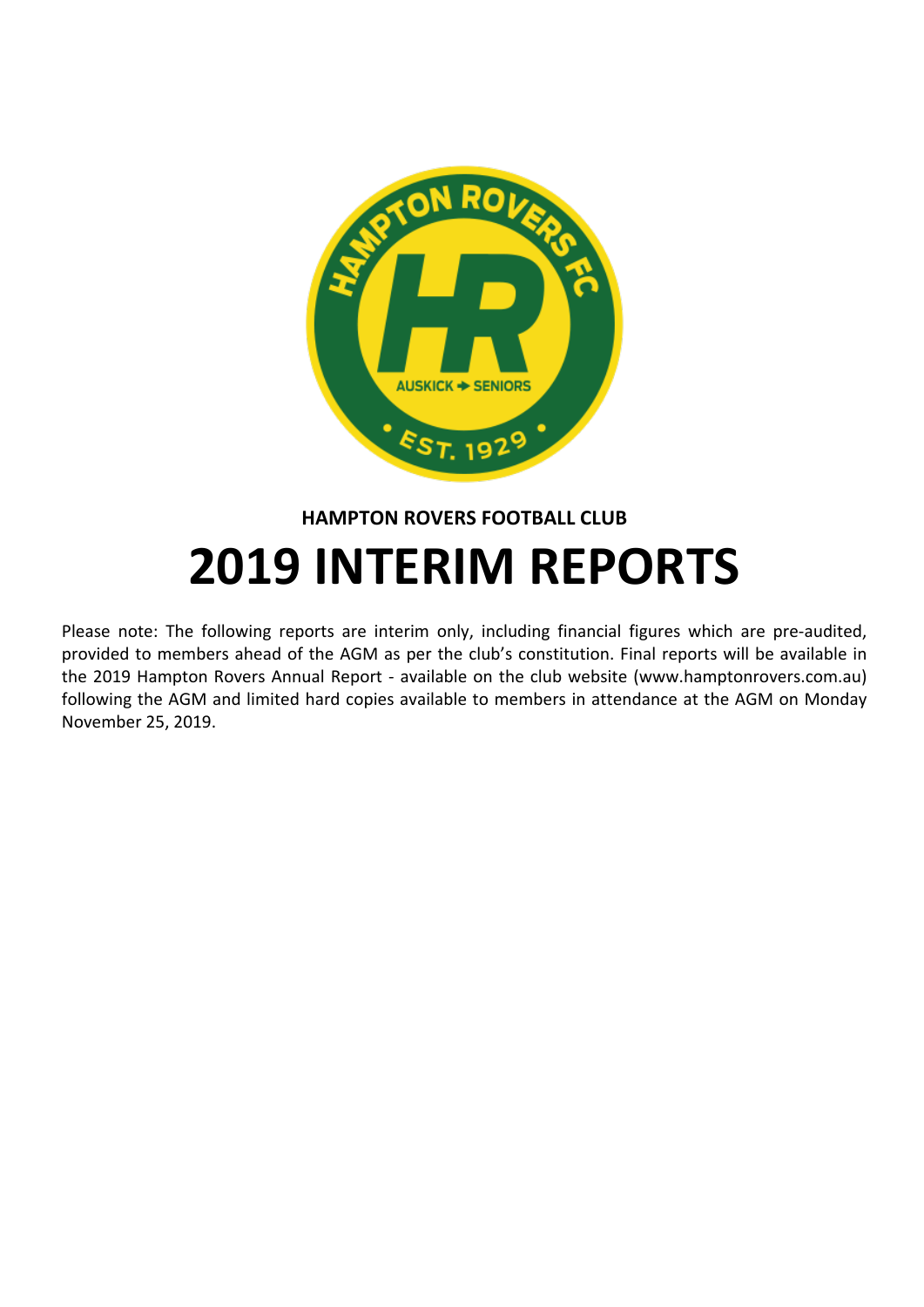

#### **Senior Presidents Report**

What a year 2019 turned out to be!

We celebrated our 90<sup>th</sup> anniversary with a sold-out event at the Brighton Town Hall with special guests Ross Smith, Angus Brayshaw & Andrew Brayshaw.

After promotion to Premier C, our senior side maintained its place for 2020 and the reserves were semi finalists.

The under 19s were simply magnificent in the Grand Final against Glen Eira/McKinnon and thoroughly deserved the Division 2 premiership.

Our Senior Women's team had a brilliant season and just fell short in the Grand Final, well done ladies.

The thirds finished middle of the road and provided great back-up for the reserves when we had so many players unavailable.

I have so many people to thank and to do so individually is not possible.

So a huge thank you to the following: committee, coaches, players, trainers, canteen & bar staff, team managers, time keepers, goal umpires, boundary umpires and any volunteers who assisted us in so many ways.

Lachlan Robertson is stepping down after three years as treasurer, as well as Anton Duddy as reserves coach and also Paul Curry as our Women's coach - thank you all for your commitment to the club.

Buxton Real Estate Sandringham once again were our major sponsors and have been magnificent contributors to our club over a long period of time, THANK YOU.

To all sponsors and club members, we are very appreciative of your support and sincerely hope we can have you on board in 2020.

Thank you to the Roverians - your support is crucial and is much appreciated.

Gary Nash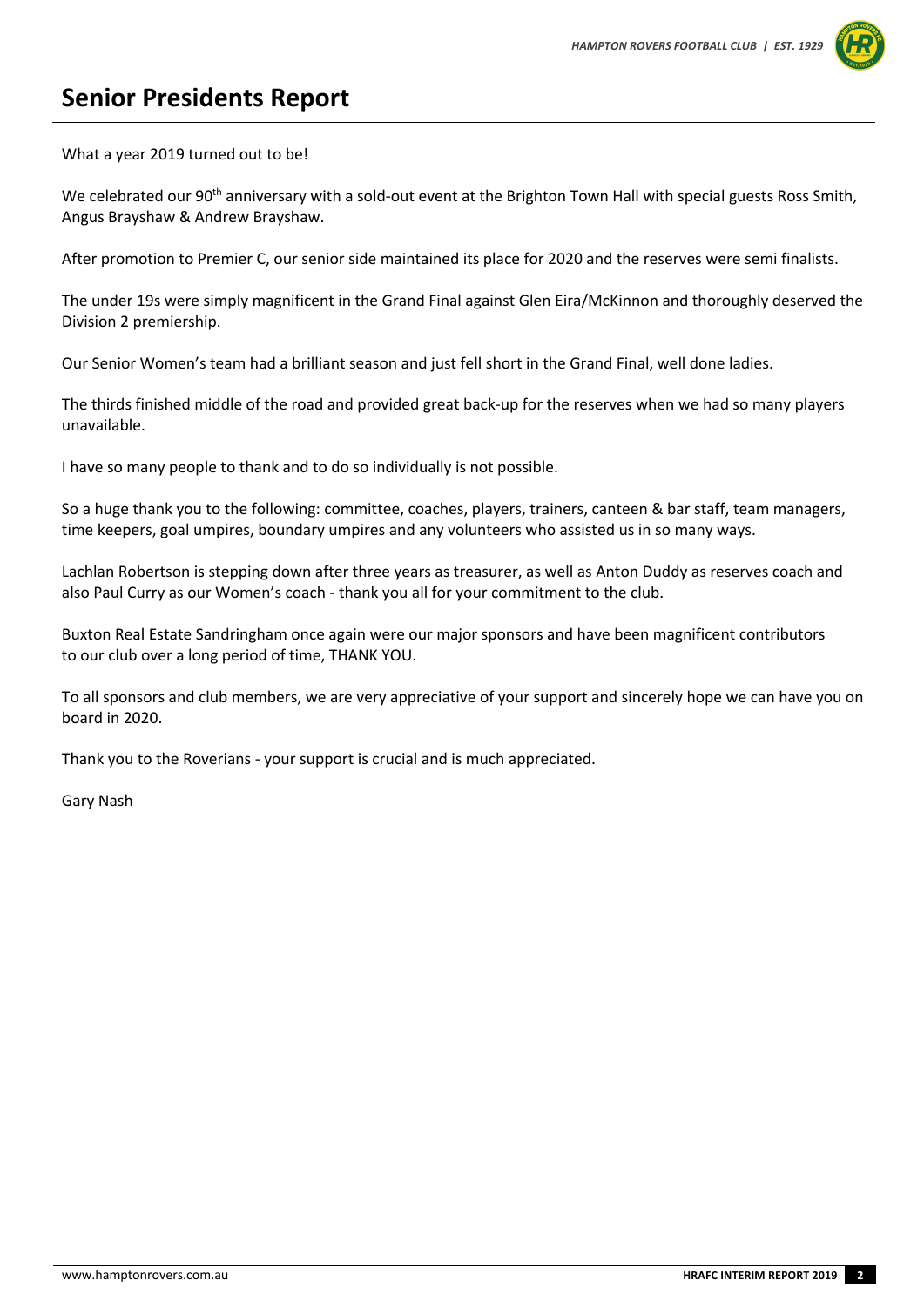

### **Junior Presidents Report**

This report is different to my last couple as its also my last one as the Hampton Rovers Junior President. Whilst I am a little sad about not being part of such an amazing bunch on dedicate volunteers, I'm also incredibly proud of all we have achieved in 5 years. 2019 was our best yet with over 600 kids for the first time ever and in our 40<sup>th</sup> year as a Junior element of our beloved Club.

When looking back at 2019 is start with reflecting on the pathway we created 5 years ago for kids to easily transition from Auskick, to Juniors, and then to Seniors sharing the same Inclusive Club, Club Culture and Club Values. Our very strong alignment to Auskick continued to strengthen exiting the 2018 season for Auskick with nearly 2 whole teams registered for season 2019 again. We involved our Auskick group throughout the year again in 2019 and the pathway from Auskick to Seniors has never been stronger. Increased numbers of girls at Auskick again in 2019 is also a foundation for our massive increase in girls at Hampton Rovers.

**First Year Green and Gold - Under 8's** – Once again we fielded more than one team in 2019 and welcomed many new kids to our youngest age group. Having so many kids join the green and gold is a very proud achievement for our committee as it really does show promising signs for the future of the club and signals further expansion.

**Castlefield in full flight**. We had the absolute pleasure of a full year on our beloved Castlefield this year. Well albeit apart from a couple of really muddy weeks. What a difference the new facilities have made to our club. As a training and playing location (especially for our younger ages) it's one of the best in the league. We will continue to work closely with the council to improve our facilities with Boss James next on the list for the club to focus on with the council.

**Girls Footy** - One of my favourite subjects in recent years. With the help of the first lady Emma Nicholl, Girls Footy expanded again in 2019 with more teams than ever before. For the first time in the club's history we had over 100 registered girls play both in dedicated girls teams but also as part of our mixed junior teams. Our alliance with East Sandy continued to ensure we could get as many kids playing footy as possible.

**Fun and Flags** - There were plenty of smiles in 2019 and lots of signing our Club song. From our youngest kids to our oldest season 2019 was a great success on and off the field. We started with another massive launch event, celebrated all things Rovers in the middle of the year, and celebrated some silverware and lightning cup wins at the end of the season. Our boys and girls has an amazing home and away season with plenty of #passion #teamwork #fun #respect. On the silverware front we managed to get an U11 D3 and U14 D5 premiership. Special mention to our Rovers girls in the U16 D1 East Sandy premiership too.

**90/40 Celebration** – 2019 marked the 40<sup>th</sup> year of the Juniors and the 90<sup>th</sup> as a club. From past players to current it was a great celebration all things Rovers and raised valuable funds for the club to continue its great path. The highlight for me on the night was the banter between two of the Brayshaw boys who had both rush from playing each other on the MCG to speak for us on stage. Reliving their junior days at Rovers the boys still have Green and Gold memories in their top football experiences. It reminds me how important team sport is in the development of these young humans.

To the **coaches, assistants, and team managers**; your roles and most importantly, responsibilities go beyond the weekend work. You all give up your time and get involved directly shaping the kids of the future for our boys and girls. You have helped create confidence in individuals, fostered friendships and created memories that will last a lifetime. I have watched many of you this year play amazing roles in our Rovers Village helping teach out kids our values through a game we all love. Thank you on behalf of the club, parents and the kids for your help in 2019. Please consider helping again in 2020.

**Volunteers** - I actually sat down this year and thought about it again a few times this year. On any given Sunday we need 280 volunteers in order for us to have teams simply start the game safely when we have 26 teams. From Coach to Water Carriers all are essential. If you volunteered for us I thank you on behalf of our kids. If you haven't, please can you help Rovers in 2020. Any little assistance helps the club. Having been a volunteer and part of the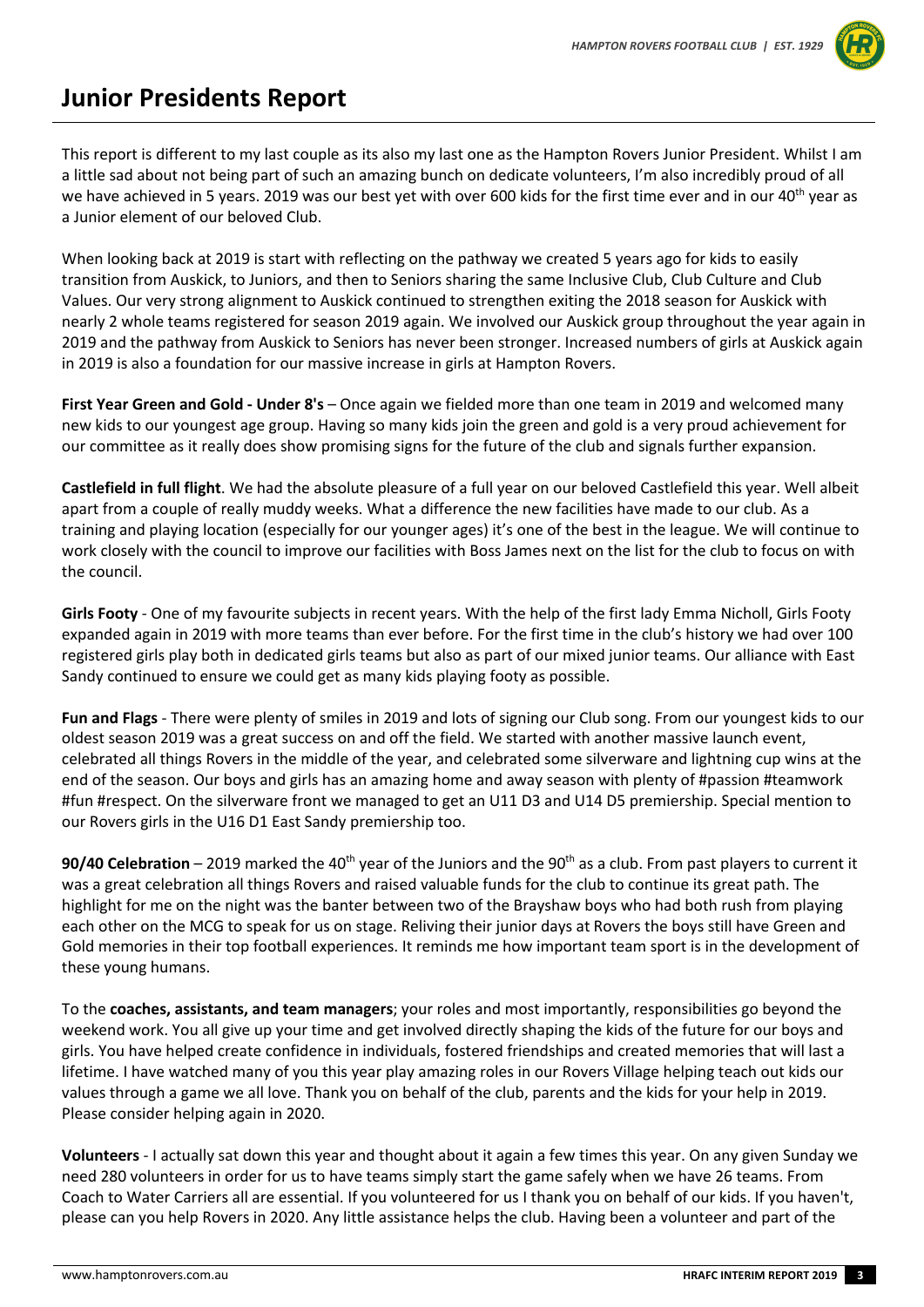

committee for many years I can say with confidence the smiles and thanks will give you more in return than you ever imagined. Please let Rovers know if you can help in any form.

**Sponsors** - From our equipment, uniforms, awards and clubrooms - all have significant investment from our sponsors. The club doesn't run without your ongoing generosity. Thank you and I help us again in 2019. To our major sponsors again in Brighton Mazda, Buxton Sandringham, Bendigo Sandringham and Hotel Brighton - thanks for being the major sponsors of our club again. I also thank all of our very loyal sponsors of the club big and small.

Finally - **the committee**, I really do love you all and thank you for what you do for our club and more importantly our kids. Our Rovers Tribe is a much better place thanks to your tireless dedication and commitment to make our combined club better and better. I know how hard you work and share and also share in the amazing achievement you all feel knowing you have helped over 600 kids play the game they love in a happy and safe environment. For those going around again - that is awesome. For those finishing up - you will be sadly missed but thank you sooooo much for your contribution.

I'm looking forward my transition from President to Goal Umpiring Dad in 2020. I know we will be in excellent hands with ongoing committee. I love Rovers. Always will.

#GoRovers

Finally – live it and love it green and gold #Passion #Teamwork #Fun #Respect

Kind Regards Jason Nicholl